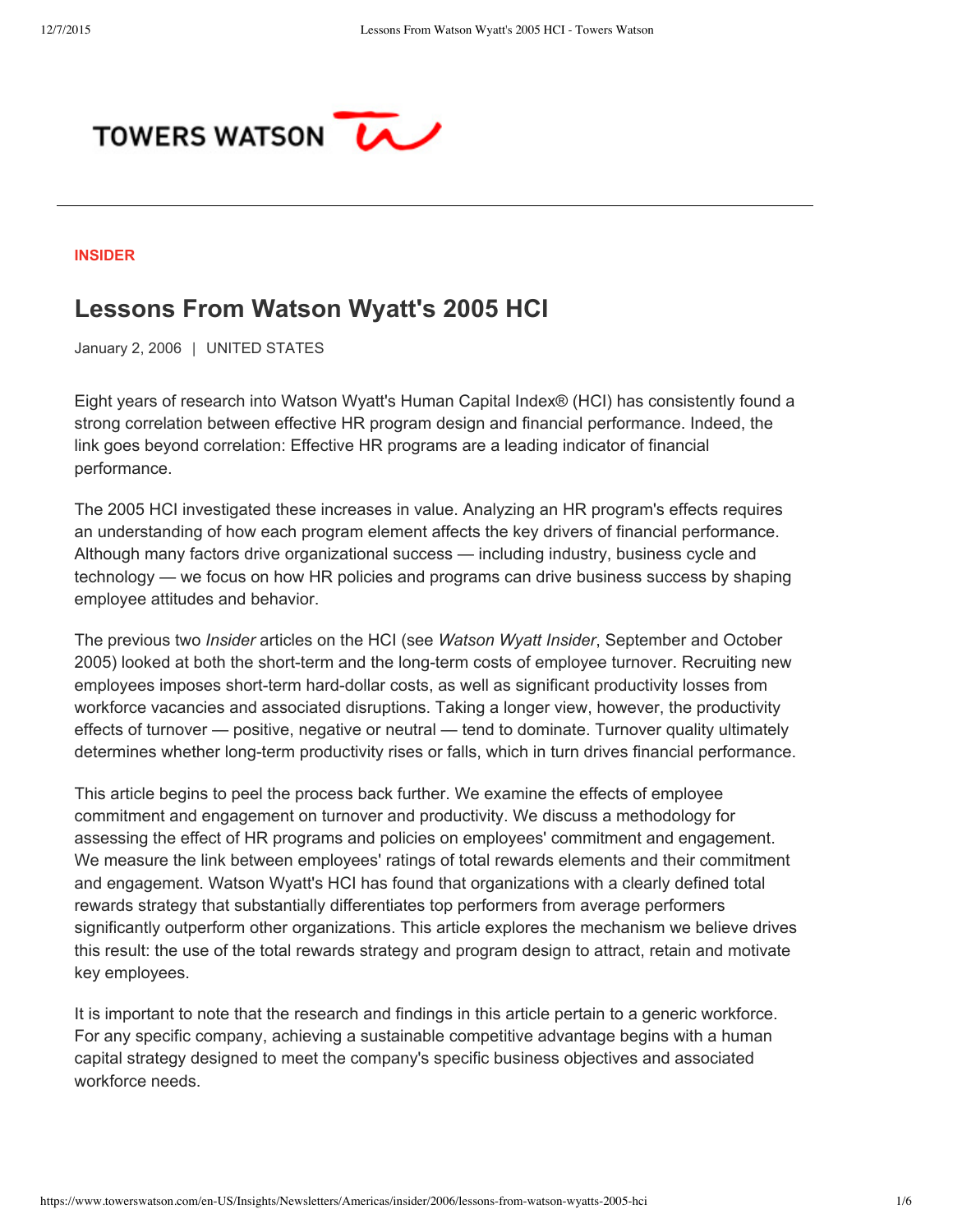

Figure 1 shows the model we use to link a human capital strategy to superior financial performance. As you can see, the strategy encompasses both the design and the delivery. A program is only as effective as its communication and implementation. A well-designed, effectively implemented and communicated human capital strategy will boost both employee commitment and employee engagement. These in turn will reduce turnover risk and enhance productivity. The program's design also largely determines its cost, including fully loaded wages and other costs such as training, communication and HR program administration. A firm can achieve superior performance only if the benefits — improved retention and productivity — exceed their costs.

### **THE KEY LINKAGES BETWEEN HUMAN CAPITAL PROGRAMS AND FINANCIAL PERFORMANCE**

As shown in Figure 1, a company's human capital strategy affects the firm's financial performance in several areas. This article focuses on a few key linkages:

- The relationship between satisfaction with human capital programs and employee commitment and engagement
- The relationship between employee commitment and turnover (both risk and cost)
- The relationship between employee engagement and productivity

An unsurprising but important insight from research into employee opinions is that different employees evaluate programs differently. For example, long-tenure employees in their late 50s covered by a defined benefit plan are likely to value their retirement plan more highly than other workers. Entry-level employees may be more interested in training programs and other opportunities for career advancement.

Although some differences are predictable, others are driven by variations within demographic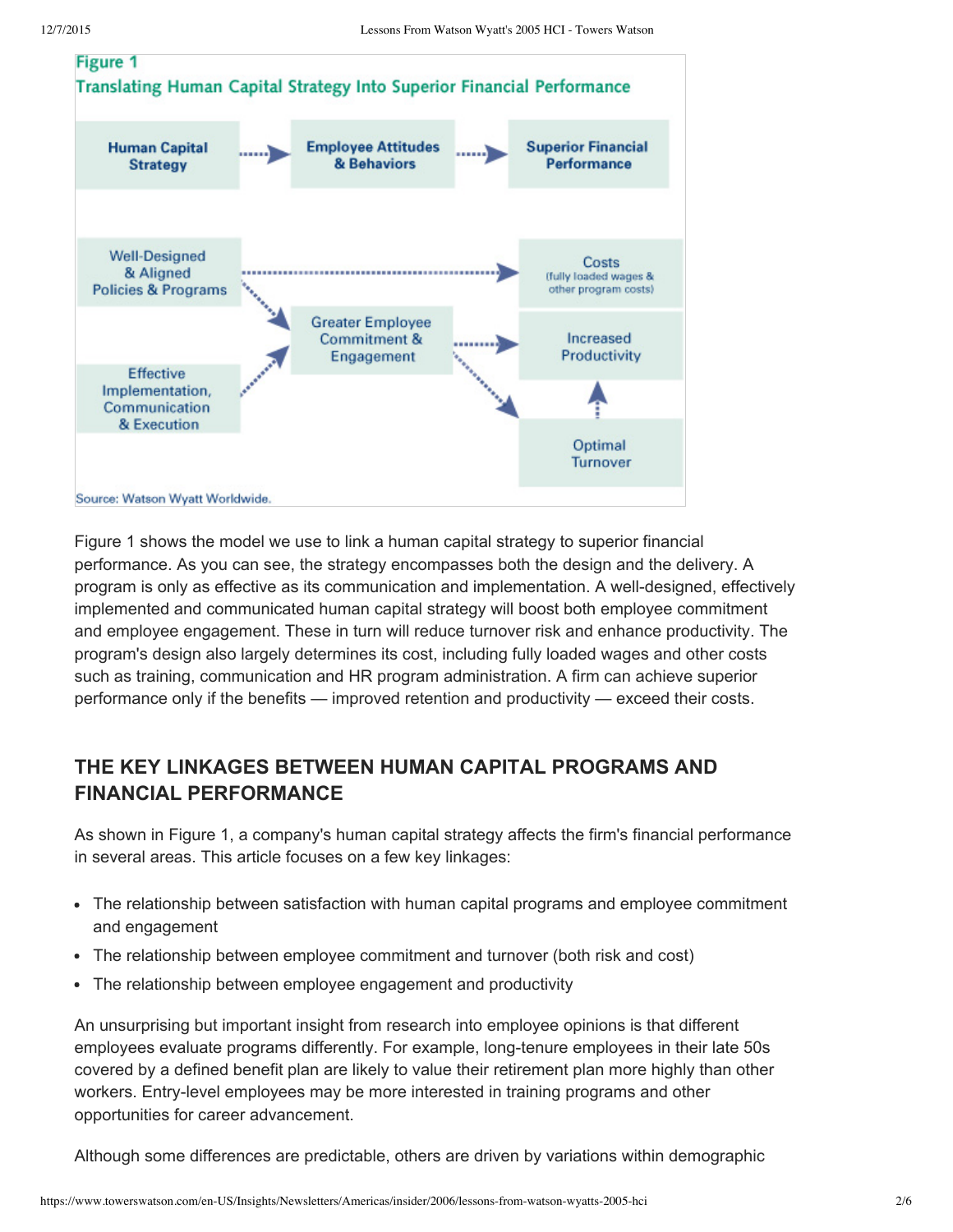groups. For example, some employees find incentive and pay-at-risk programs motivating, while others in the same demographic consider them too risky. At this point, we ignore such variations in preferences, instead focusing on how improving employee satisfaction with each element within total rewards boosts overall engagement and commitment. We do not project the return on investment (ROI) of specific changes to particular programs in this analysis — although in practice the model is set up to do It is important to note that by focusing on average effects on the overall workforce, we are underestimating the potential impact of changes targeted to specific employee populations. It is fair to say that this approach yields a conservative estimate of the possibilities for change.

There is a strong relationship between high employee engagement/commitment and satisfaction with key elements of the total rewards package (Table 1). Highly committed and engaged employees tend to be satisfied with their total rewards package. This is not surprising and does not in itself link satisfaction with total rewards with engagement or commitment.

#### Table 1

### Highly Committed and Engaged Employees Rate the Elements of Their Total **Rewards Packages\* More Favorably**

|                                    | <b>Commitment</b> |     | Engagement  |     |
|------------------------------------|-------------------|-----|-------------|-----|
|                                    | <b>High</b>       | Low | <b>High</b> | Low |
| <b>Compensation &amp; benefits</b> | 47%               | 6%  | 63%         | 10% |
| Training & development             | 52%               | 8%  | 79%         | 12% |
| Work environment                   | 60%               | 12% | 86%         | 16% |

\*Percentage of employees with high or low commitment and engagement who rated this element of the total rewards package favorably.

Source: WorkUSA<sup>®</sup> 2004/2005: Effective Employees Drive Financial Results.

We can achieve similar results by using regression analysis to control for factors such as employee demographics, industry and ratings in other areas. After doing so, these elements of total rewards still emerge as significant drivers of engagement and commitment — although communication, leadership, performance management and other factors also play significant roles. The regression analysis also projects how engagement or commitment rises as employees respond more favorably to one element, holding all other factors constant.

It is much easier to measure one element while holding all others constant in a statistical analysis than in real life — where effects vary depending on communication, execution, timing and external market conditions. For example, employees may be satisfied with much less when jobs are scarce than when they have plenty of employment choices. And the effects of multiple changes are difficult to measure individually — the total impact will be very different from the sum of its parts. Finally, changes to individual elements of the total rewards package are likely to change employee attitudes in a number of areas — creating "snowball" effects that magnify the results, either positively or negatively. We ignore those effects here, again increasing the likelihood that our estimates understate the possibilities.

Table 2 shows the rise in the probability of engagement and commitment achieved by improving compensation and benefits, training and development, and the work environment. We based these findings on data from *WorkUSA® 2004/2005: Effective Employees Drive Financial Results*, which is a nationally representative sample, and the estimates are averaged over the general population — individual effects would vary based on many factors, including employee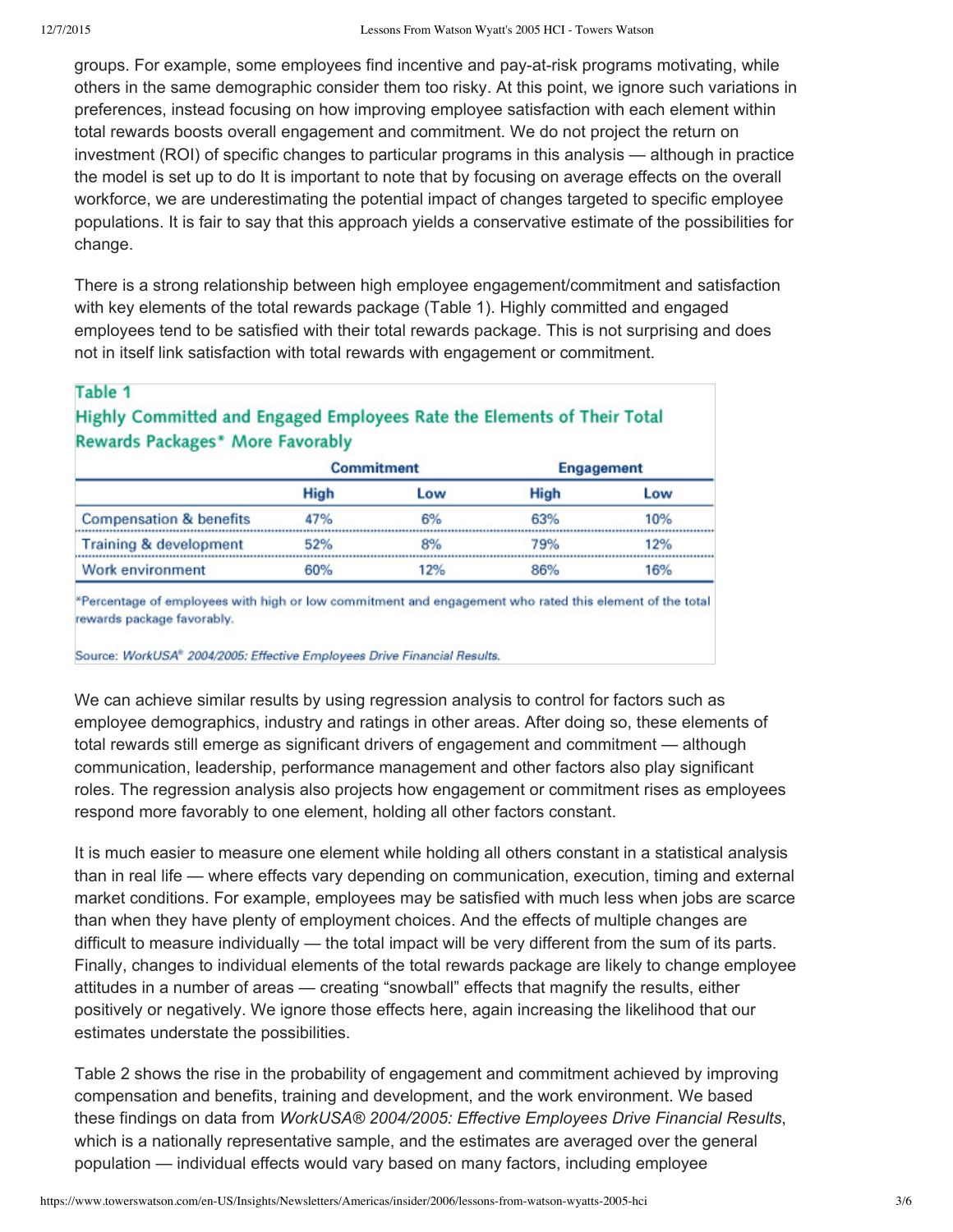characteristics.

## Table 2 Estimated Impact of Satisfaction With Elements of Total Rewards on Commitment and Engagement

| <b>Total Rewards Element</b>       | % Impact on High<br><b>Commitment</b> | % Impact on High<br><b>Engagement</b> |  |
|------------------------------------|---------------------------------------|---------------------------------------|--|
| <b>Compensation &amp; benefits</b> | 15.7%                                 | 0.3%                                  |  |
| Training & development             | 0.7%                                  | 0.5%                                  |  |
| Work environment                   | 1.8%                                  | 1.3%                                  |  |

Source: WorkUSA® 2004/2005: Effective Employees Drive Financial Results.

The next step is a three-way link: from engagement to productivity and commitment to turnover. In Table 3, we demonstrate how higher commitment affects turnover. Assuming that turnover risk from high-commitment employees is 10 percent, and turnover risk from low-commitment employees is 60 percent, the turnover risk differential is 50 percent. Our hypothetical company has 10,000 employees, turnover costs 60 percent of an employee's wage and the average wage is \$60,000. So for every employee who decides to stay, the company would save \$36,000. Under these assumptions, a 1 percentage point decrease in turnover risk would translate into 100 fewer turnovers — thus saving an estimated \$3.6 million.

| Table 3<br>Change in Turnover Risk Associated With Changes in Satisfaction With Elements<br>of Total Rewards |                                       |                                     |                         |  |
|--------------------------------------------------------------------------------------------------------------|---------------------------------------|-------------------------------------|-------------------------|--|
| <b>Total Rewards Element</b>                                                                                 | % Impact on<br><b>High Commitment</b> | % Impact on<br><b>Turnover Risk</b> | <b>Turnover Savings</b> |  |
| <b>Compensation &amp; benefits</b>                                                                           | 15.7%                                 | 8.8%                                | \$31.7 million          |  |
| Training & development                                                                                       | 0.7%                                  | 0.4%                                | \$1.4 million           |  |
| Work environment                                                                                             | 1.8%                                  | n asc                               | \$3.2 million           |  |

Source: Watson Wyatt Worldwide.

The other significant source of gains is increased productivity spurred by higher employee engagement. In *WorkUSA® 2004/2005: Effective Employees Drive Financial Results*, we demonstrated a strong relationship between employee engagement and firm financial performance. Employees who are highly engaged both have a clear line of sight (they know how to help their organization succeed) and are enabled to do it (they have the resources, training and tools to do their job well). They are more productive than employees who either lack the resources they need or are not sure how their job fits into the company's goals.

Measures of productivity usually vary widely both within organizations and across them. For example, within a company, productivity may mean very different things for the sales force and for the assembly line. A retail organization might measure productivity by sales per square foot, while a mining firm might measure it by pounds of processed ore per employee. However, one commonly used metric — sales revenue per employee — is available for thousands of publicly traded companies. It can be used to benchmark productivity across organizations, especially after controlling for industry and capital intensity. An even better metric is value added per employee, which refines sales-per-employee by deducting the cost of purchased materials to more accurately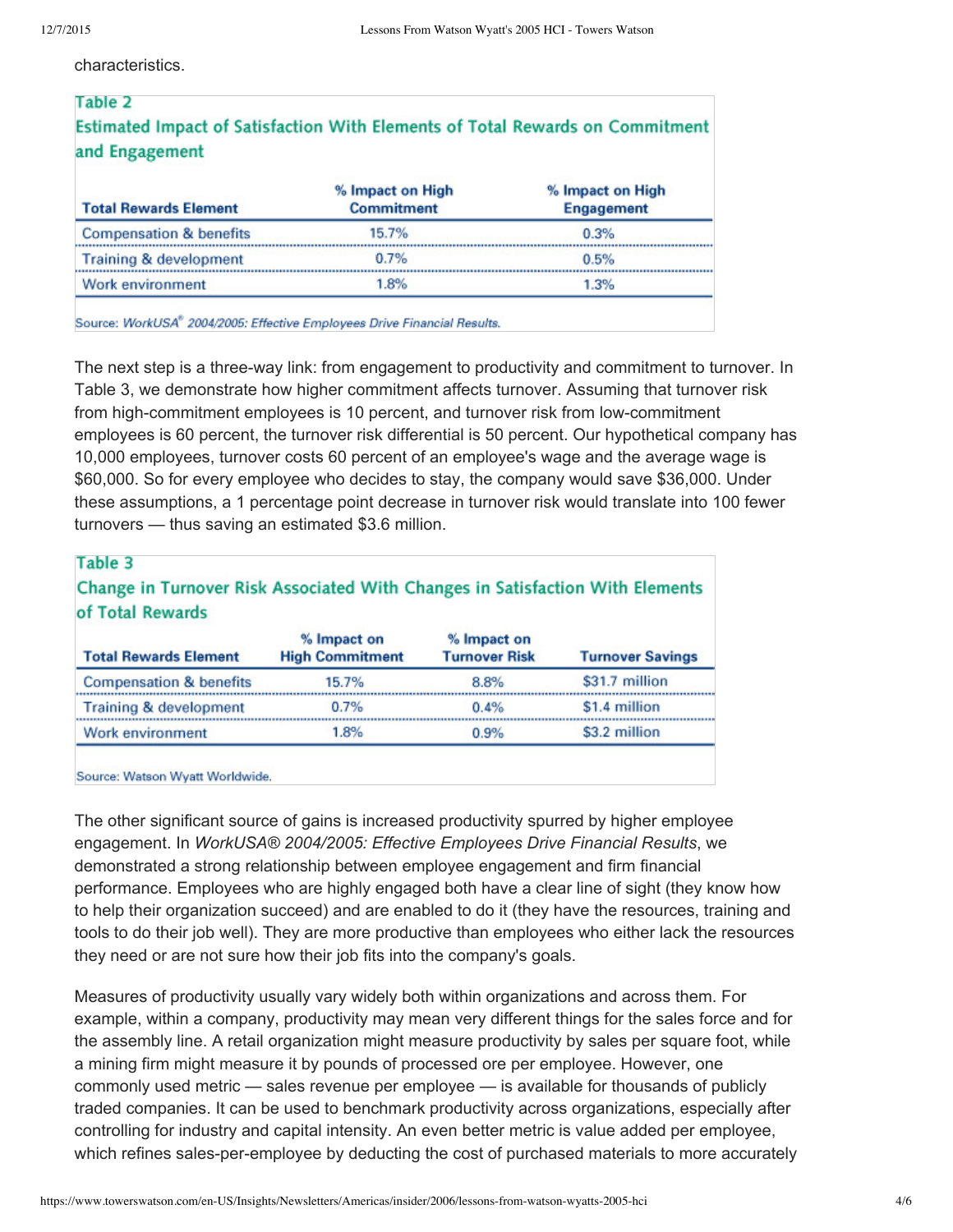measure value added and potential profitability.

The productivity differential between highly and nonhighly engaged employees also varies by employee characteristics, the job and organizational culture. For example, the productivity differential will be smaller at strictly hierarchical organizations that discourage initiative than at organizations that give employees more autonomy, either individually or through self-directed work teams. Some academic research has found productivity differentials of between 50 percent and 70 percent among employees in the same or similar positions within an organization.

If we assume that productivity per average employee is \$100,000, the estimated productivity differential would be between \$50,000 and \$70,000. In this case, a 1 percentage point increase in the probability of high engagement would add value to the tune of between \$5 million and \$7 million. Table 4 projects the jump in productivity associated with improvements in the three elements of total rewards.

### Table 4

Estimated Impact of Satisfaction With Elements of Total Rewards on Engagement and Productivity

| % Impact on High<br><b>Engagement</b><br><b>Impact on Productivity</b><br><b>Total Rewards Element</b> |      |                       |  |  |
|--------------------------------------------------------------------------------------------------------|------|-----------------------|--|--|
| <b>Compensation &amp; benefits</b>                                                                     | 0.3% | $$1.5 - $2.1$ million |  |  |
| Training & development                                                                                 | 0.5% | $$2.5 - $3.5$ million |  |  |
| Work environment                                                                                       | 1.3% | $$6.5 - $9.1$ million |  |  |

Source: Watson Wyatt Worldwide.

This analysis estimated the impact of higher employee ratings of three elements of the total rewards program. The next step would be to forecast ROI — the return on these improvements in light of their cost. To do so, we would need to analyze the program's design, the projected cost (and savings) and the projected effects on each segment of the employee population. Such a detailed analysis is clearly beyond the scope of this article. However, a complete analysis would yield results comparable to those shown in Table 5.

### Table 5

#### Estimated Financial Impact of Satisfaction With Elements of Total Rewards

| <b>Total Rewards Element</b>       | <b>Turnover</b><br><b>Savings</b> | Impact on<br><b>Productivity</b> | Program<br>Cost* | Net ROI*       |
|------------------------------------|-----------------------------------|----------------------------------|------------------|----------------|
| <b>Compensation &amp; benefits</b> | \$31.7M                           | $$1.5 - $2.1M$                   | $$25 - $30M$     | $11\% - 35\%$  |
| Training & development             | \$1.4M                            | $$2.5 - $3.5M$                   | $$3.0 - $4.5M$$  | $-13% - 63%$   |
| Work environment                   | \$3.2M                            | $$6.5 - $9.1M$$                  | $$5.0 - $7.5M$   | $29\% - 146\%$ |

\* Note: these numbers are purely for illustrative purposes and are not intended to be taken as a measure of the actual cost of or returns on these program changes.

Source: Watson Wyatt Worldwide.

### **CONCLUSION**